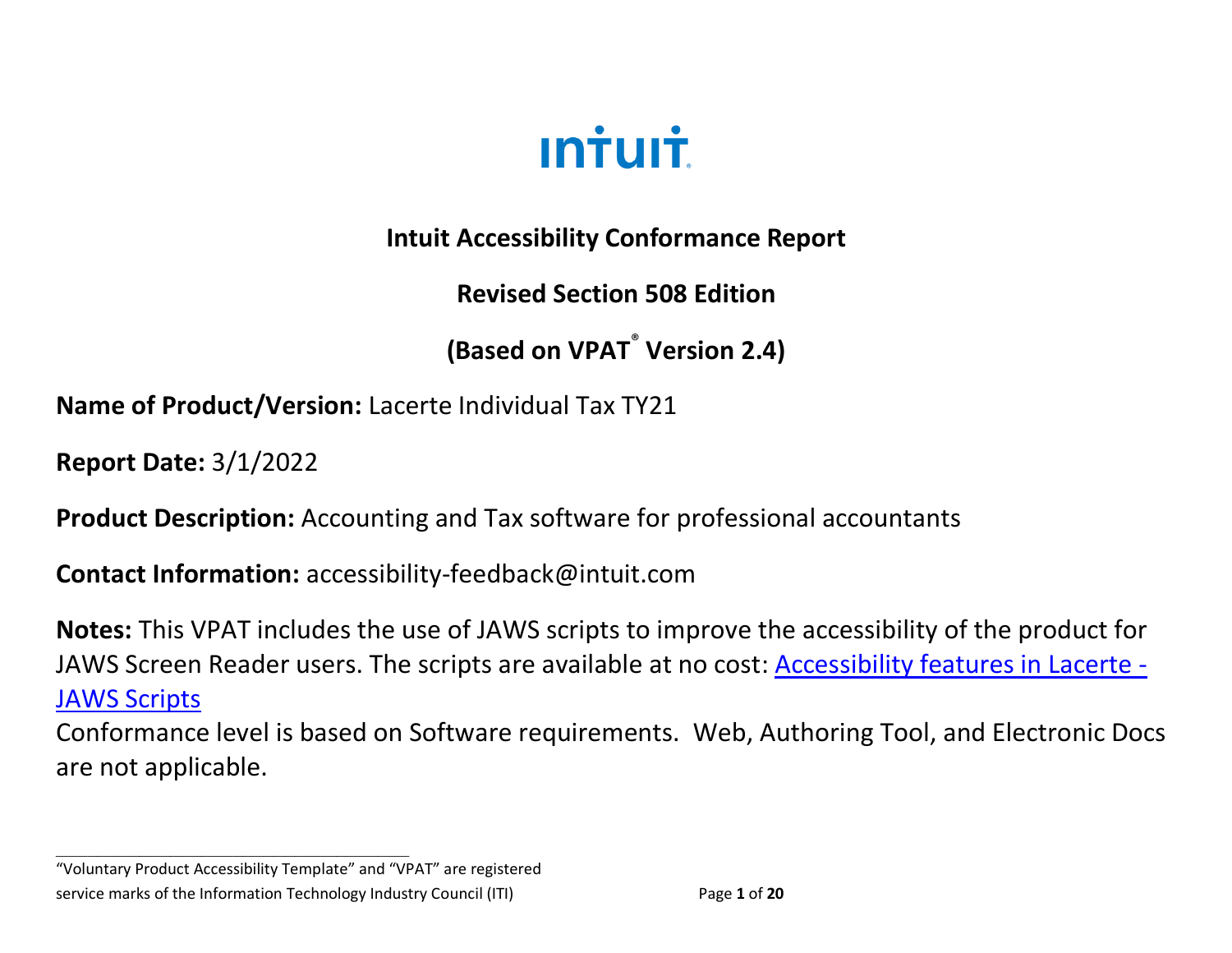# **Evaluation Methods Used:** Manual, Screen Reader, Keyboard, System Settings

### **Applicable Standards/Guidelines**

This report covers the degree of conformance for the following accessibility standard/guidelines:

| <b>Standard/Guideline</b>                                     | <b>Included In Report</b> |  |
|---------------------------------------------------------------|---------------------------|--|
| <b>Web Content Accessibility Guidelines 2.0</b>               | Level A (Yes)             |  |
|                                                               | Level AA (Yes)            |  |
|                                                               | Level AAA (No)            |  |
| Revised Section 508 standards published January 18, 2017, and | (Yes)                     |  |
| corrected January 22, 2018                                    |                           |  |

#### **Terms**

The terms used in the Conformance Level information are defined as follows:

- **Supports**: The functionality of the product has at least one method that meets the criterion without known defects or meets with equivalent facilitation.
- **Partially Supports**: Some functionality of the product does not meet the criterion.
- **Does Not Support**: The majority of product functionality does not meet the criterion.
- **Not Applicable**: The criterion is not relevant to the product.
- **Not Evaluated**: The product has not been evaluated against the criterion. This can be used only in WCAG 2.0 Level AAA.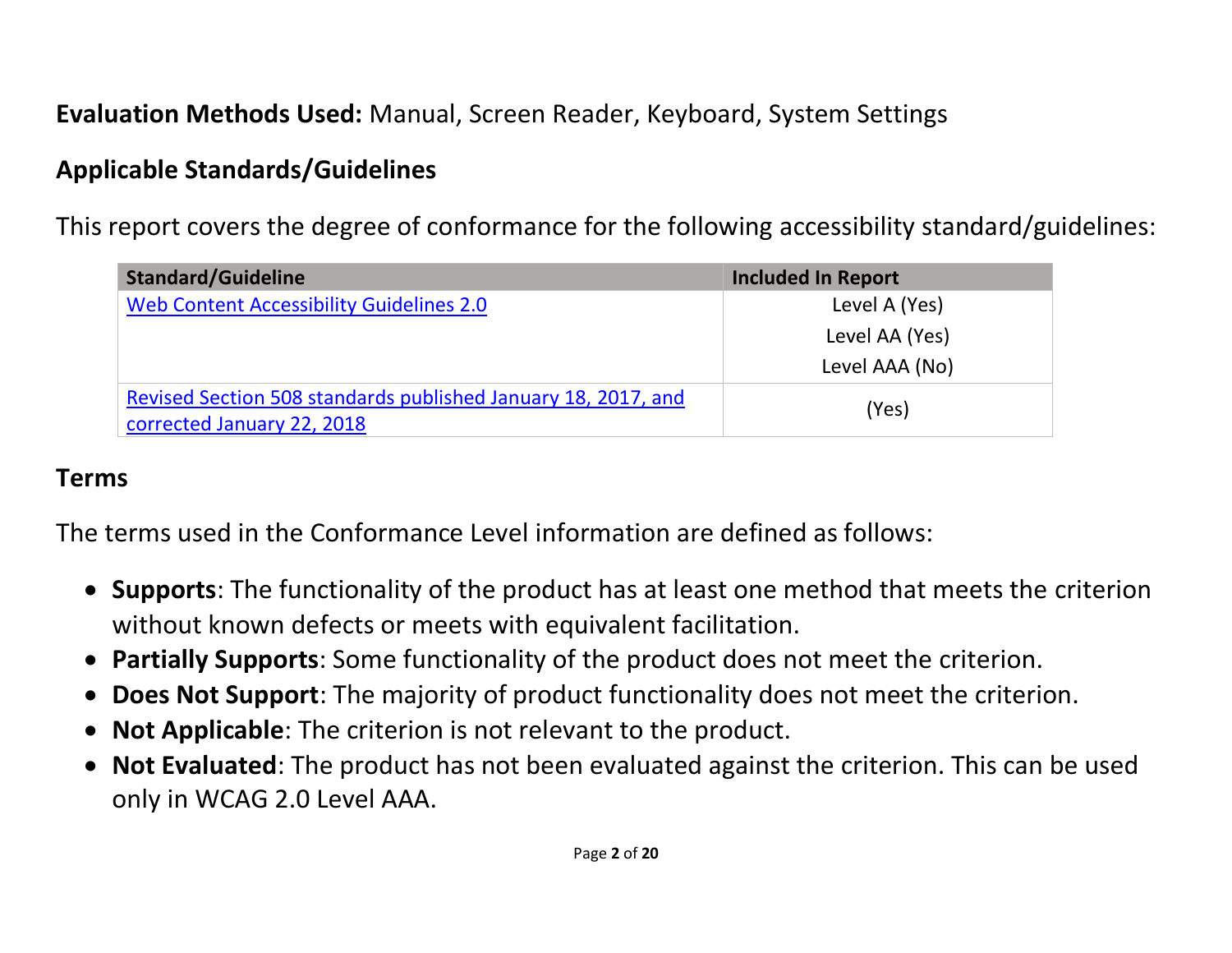#### **WCAG 2.0 Report**

Tables 1 and 2 also document conformance with Revised Section 508:

- Chapter 5 501.1 Scope, 504.2 Content Creation or Editing
- Chapter 6 602.3 Electronic Support Documentation

Note: When reporting on conformance with the WCAG 2.0 Success Criteria, they are scoped for full pages, complete processes, and accessibility-supported ways of using technology as documented in the [WCAG 2.0 Conformance Requirements.](https://www.w3.org/TR/WCAG20/#conformance-reqs)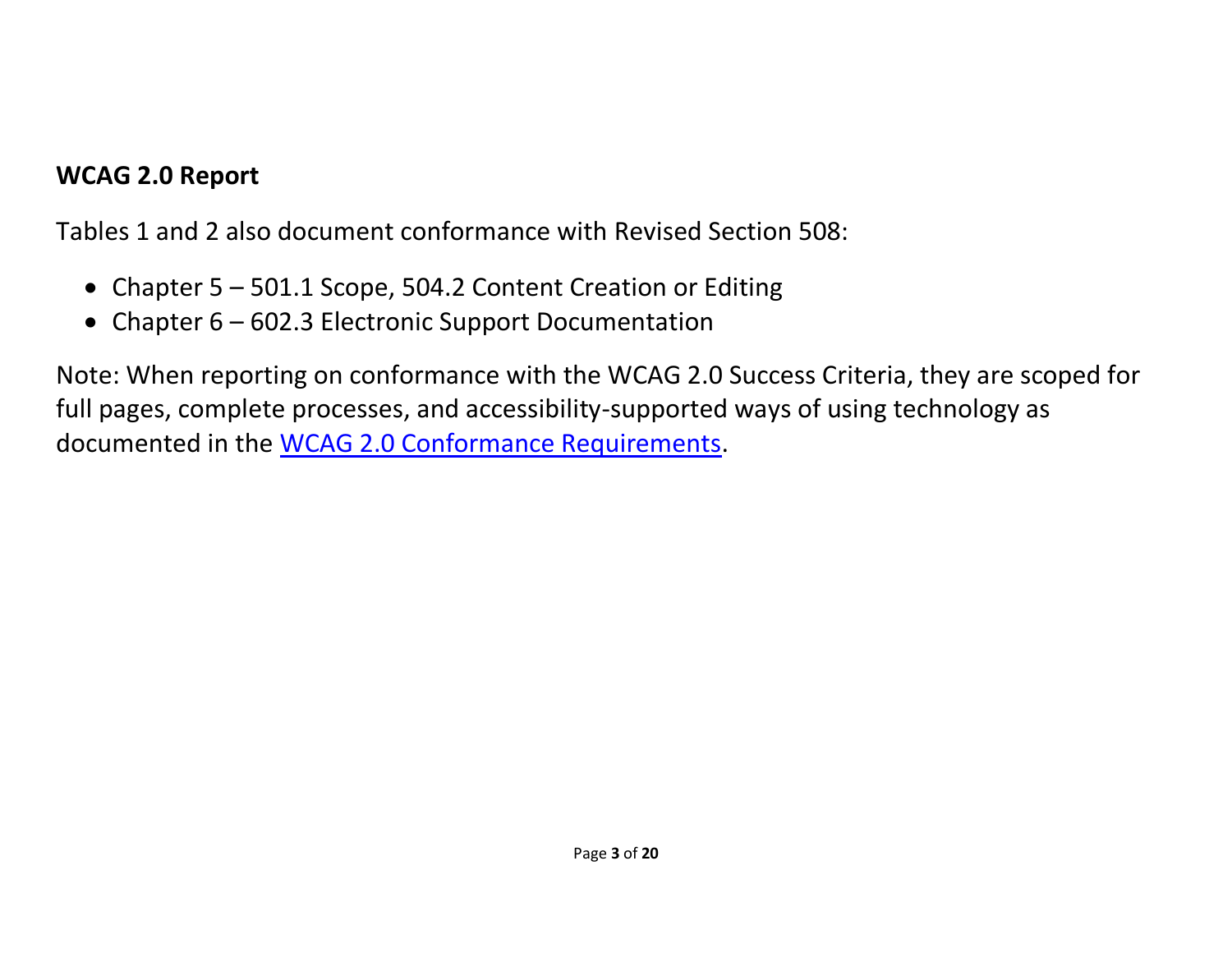## **Table 1: Success Criteria, Level A**

| <b>Criteria</b>                                                                                                                                                                                 | <b>Conformance Level</b>  | <b>Remarks and Explanations</b>                                                                                                                                                      |
|-------------------------------------------------------------------------------------------------------------------------------------------------------------------------------------------------|---------------------------|--------------------------------------------------------------------------------------------------------------------------------------------------------------------------------------|
| 1.1.1 Non-text Content (Level A)<br>Also applies to:<br><b>Revised Section 508</b><br>501 (Web)(Software)<br>$\bullet$<br>504.2 (Authoring Tool)<br>602.3 (Support Docs)<br>$\bullet$           | <b>Partially Supports</b> | Lacerte does not use inline images. Image-<br>based buttons have alternate text and are<br>focusable. The support web site has<br>decorative images that lack alt attributes.        |
| 1.2.1 Audio-only and Video-only (Prerecorded) (Level A)<br>Also applies to:<br><b>Revised Section 508</b><br>501 (Web)(Software)<br>$\bullet$<br>504.2 (Authoring Tool)<br>602.3 (Support Docs) | Not Applicable            | Lacerte does not use audio or video cues<br>within the product interface.<br>Videos within the Lacerte support site lack<br>captioning, but support YouTube's auto<br>transcription. |
| 1.2.2 Captions (Prerecorded) (Level A)<br>Also applies to:<br><b>Revised Section 508</b><br>501 (Web)(Software)<br>504.2 (Authoring Tool)<br>602.3 (Support Docs)                               | <b>Partially Supports</b> | Lacerte setup videos do not have closed<br>captions. Videos hosted on YouTube either<br>have closed captions or support YouTube's<br>auto captioning.                                |
| 1.2.3 Audio Description or Media Alternative<br>(Prerecorded) (Level A)<br>Also applies to:<br><b>Revised Section 508</b>                                                                       | Not Applicable            | Lacerte's support videos include screen<br>descriptions within the audio.                                                                                                            |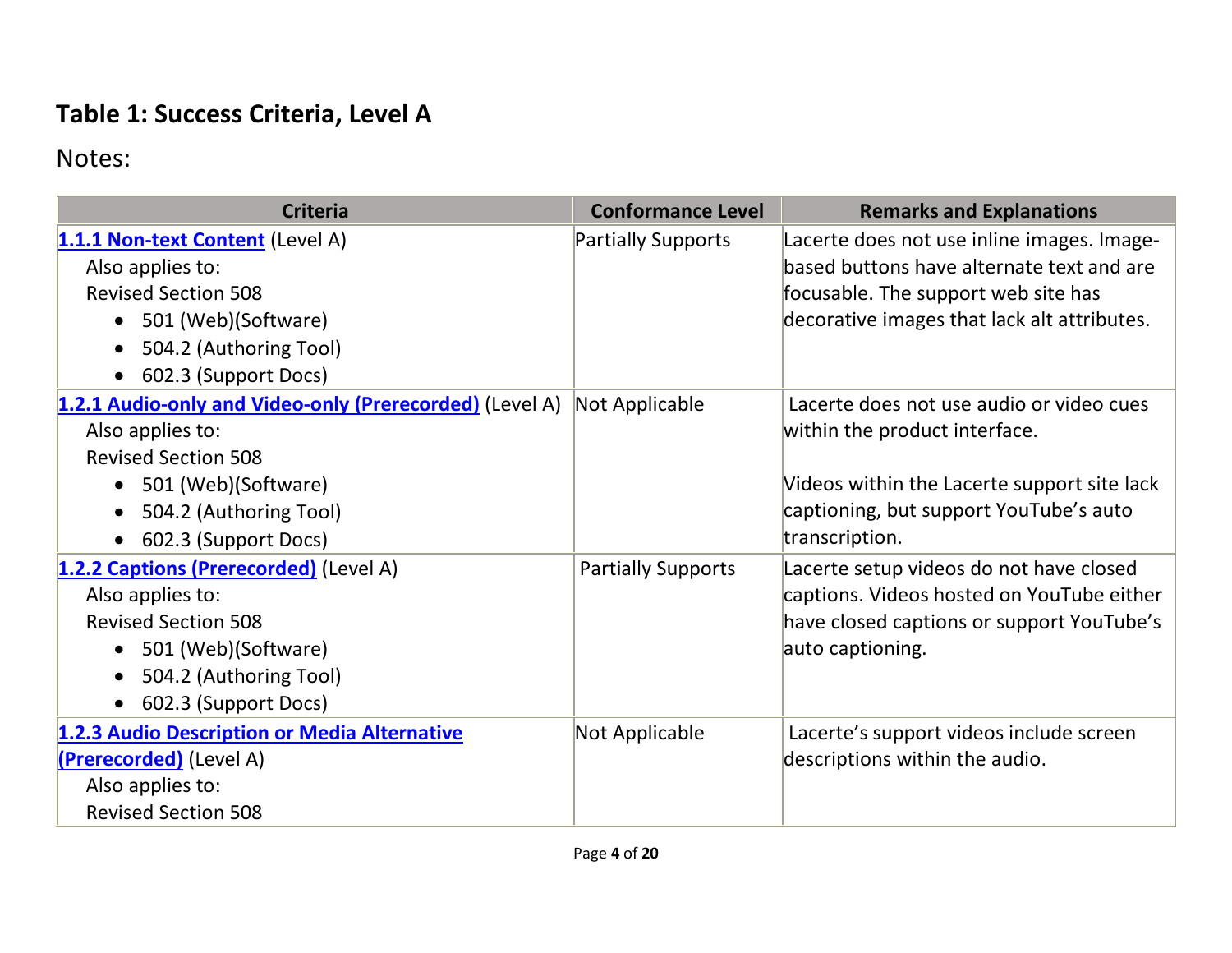| <b>Criteria</b>                         | <b>Conformance Level</b> | <b>Remarks and Explanations</b>           |
|-----------------------------------------|--------------------------|-------------------------------------------|
| • 501 (Web)(Software)                   |                          |                                           |
| 504.2 (Authoring Tool)                  |                          |                                           |
| 602.3 (Support Docs)                    |                          |                                           |
| 1.3.1 Info and Relationships (Level A)  | Supports                 | Complicated forms have groupings with     |
| Also applies to:                        |                          | headings that are visually separate and   |
| <b>Revised Section 508</b>              |                          | announced by assistive technology.        |
| 501 (Web)(Software)                     |                          |                                           |
| 504.2 (Authoring Tool)                  |                          |                                           |
| 602.3 (Support Docs)                    |                          |                                           |
| 1.3.2 Meaningful Sequence (Level A)     | Supports                 | There are consistent regions that support |
| Also applies to:                        |                          | expected keyboard navigation.             |
| <b>Revised Section 508</b>              |                          |                                           |
| • 501 (Web)(Software)                   |                          |                                           |
| 504.2 (Authoring Tool)                  |                          |                                           |
| 602.3 (Support Docs)                    |                          |                                           |
| 1.3.3 Sensory Characteristics (Level A) | Supports                 | Lacerte does not use shape, color, or     |
| Also applies to:                        |                          | location for context.                     |
| <b>Revised Section 508</b>              |                          |                                           |
| 501 (Web)(Software)                     |                          |                                           |
| 504.2 (Authoring Tool)                  |                          |                                           |
| 602.3 (Support Docs)                    |                          |                                           |
| 1.4.1 Use of Color (Level A)            | Supports                 | Lacerte does not use color as the only    |
| Also applies to:                        |                          | indication of state or value.             |
| <b>Revised Section 508</b>              |                          |                                           |
| 501 (Web)(Software)                     |                          |                                           |
| 504.2 (Authoring Tool)                  |                          |                                           |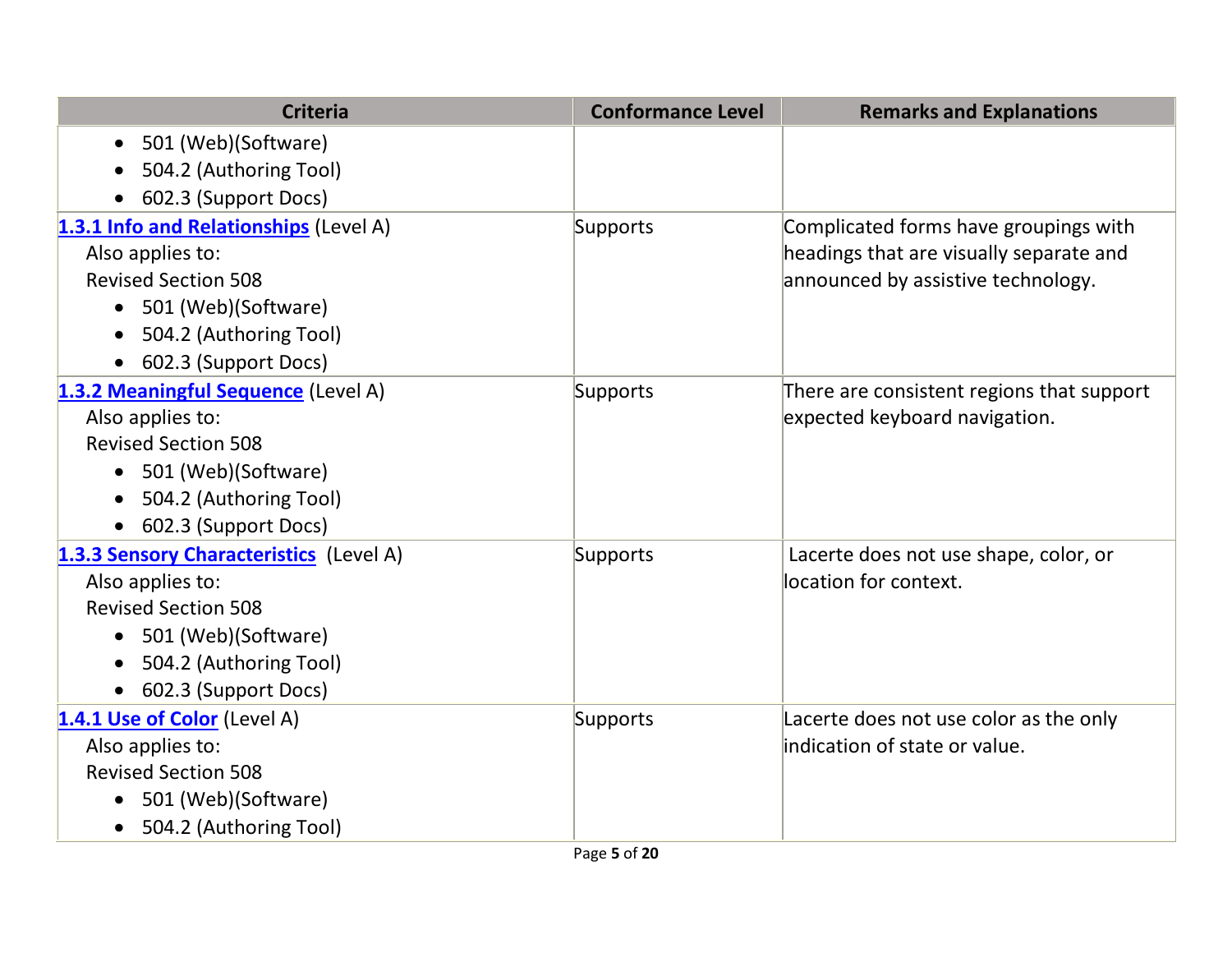| <b>Criteria</b>                                                                                                                                                  | <b>Conformance Level</b>  | <b>Remarks and Explanations</b>                                                                                                                                                                                                                                                                                                                                                                                                                                                                                                                         |
|------------------------------------------------------------------------------------------------------------------------------------------------------------------|---------------------------|---------------------------------------------------------------------------------------------------------------------------------------------------------------------------------------------------------------------------------------------------------------------------------------------------------------------------------------------------------------------------------------------------------------------------------------------------------------------------------------------------------------------------------------------------------|
| • 602.3 (Support Docs)                                                                                                                                           |                           |                                                                                                                                                                                                                                                                                                                                                                                                                                                                                                                                                         |
| 1.4.2 Audio Control (Level A)<br>Also applies to:<br><b>Revised Section 508</b><br>501 (Web)(Software)<br>504.2 (Authoring Tool)<br>602.3 (Support Docs)         | Supports                  | Lacerte does not use audio within the<br>interface                                                                                                                                                                                                                                                                                                                                                                                                                                                                                                      |
| 2.1.1 Keyboard (Level A)<br>Also applies to:<br><b>Revised Section 508</b><br>501 (Web)(Software)<br>$\bullet$<br>504.2 (Authoring Tool)<br>602.3 (Support Docs) | <b>Partially Supports</b> | Keyboard accessibility is good. The user<br>knows where their cursor is located,<br>shortcuts are included, and it is possible to<br>navigate between components for Lacerte<br>2021.<br>The Calculator and PDF viewer only work<br>with a mouse.<br>The toolbar has a series of buttons that are<br>not keyboard accessible. The same<br>functionality is available via the menus and<br>keyboard shortcuts. The full list of keyboard<br>shortcuts is available within the support<br>site: Keyboard shortcuts in Intuit <sup>®</sup> Lacerte®<br>Tax |
| 2.1.2 No Keyboard Trap (Level A)                                                                                                                                 | Does Not Support          | The video player modal cannot be closed                                                                                                                                                                                                                                                                                                                                                                                                                                                                                                                 |
| Also applies to:                                                                                                                                                 |                           | without a mouse. This is not a core part of                                                                                                                                                                                                                                                                                                                                                                                                                                                                                                             |
| <b>Revised Section 508</b>                                                                                                                                       |                           | the product.                                                                                                                                                                                                                                                                                                                                                                                                                                                                                                                                            |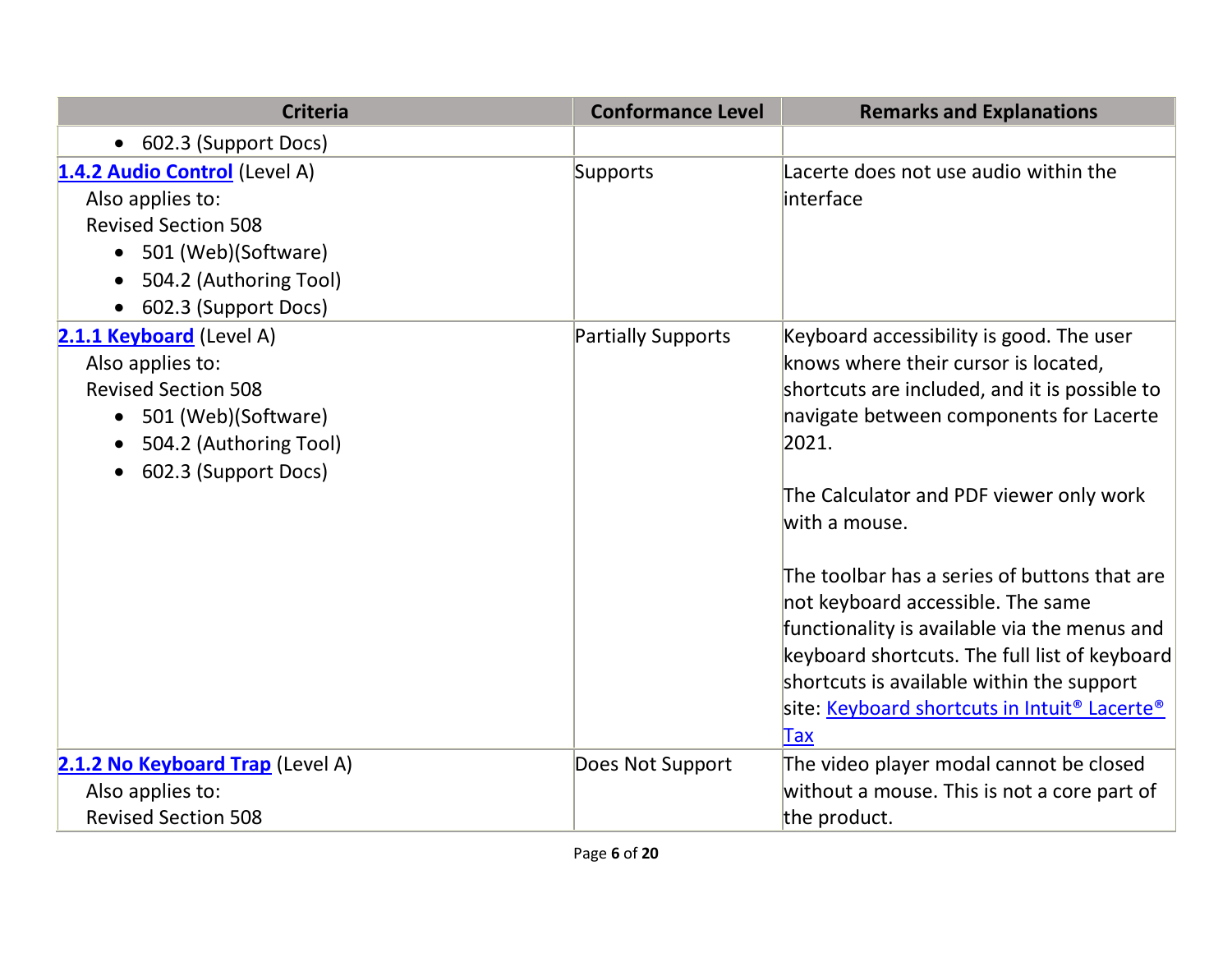| <b>Criteria</b>                                              | <b>Conformance Level</b> | <b>Remarks and Explanations</b>            |
|--------------------------------------------------------------|--------------------------|--------------------------------------------|
| 501 (Web)(Software)<br>$\bullet$                             |                          |                                            |
| 504.2 (Authoring Tool)                                       |                          |                                            |
| 602.3 (Support Docs)                                         |                          |                                            |
| 2.2.1 Timing Adjustable (Level A)                            | Supports                 | User can modify timing within the settings |
| Also applies to:                                             |                          | menu.                                      |
| <b>Revised Section 508</b>                                   |                          |                                            |
| 501 (Web)(Software)<br>$\bullet$                             |                          |                                            |
| 504.2 (Authoring Tool)                                       |                          |                                            |
| 602.3 (Support Docs)                                         |                          |                                            |
| 2.2.2 Pause, Stop, Hide (Level A)                            | Supports                 | Lacerte 2018 does not use animation in the |
| Also applies to:                                             |                          | user interface.                            |
| <b>Revised Section 508</b>                                   |                          |                                            |
| • 501 (Web)(Software)                                        |                          |                                            |
| 504.2 (Authoring Tool)                                       |                          |                                            |
| 602.3 (Support Docs)                                         |                          |                                            |
| 2.3.1 Three Flashes or Below Threshold (Level A)             | Supports                 | Lacerte does not use flashing text or      |
| Also applies to:                                             |                          | graphics                                   |
| <b>Revised Section 508</b>                                   |                          |                                            |
| 501 (Web)(Software)                                          |                          |                                            |
| 504.2 (Authoring Tool)                                       |                          |                                            |
| 602.3 (Support Docs)                                         |                          |                                            |
| 2.4.1 Bypass Blocks (Level A)                                | Supports                 | Lacerte supports keyboard accessible menu  |
| Also applies to:                                             |                          | shortcuts                                  |
| <b>Revised Section 508</b>                                   |                          |                                            |
| 501 (Web)(Software) – Does not apply to non-<br>web software |                          |                                            |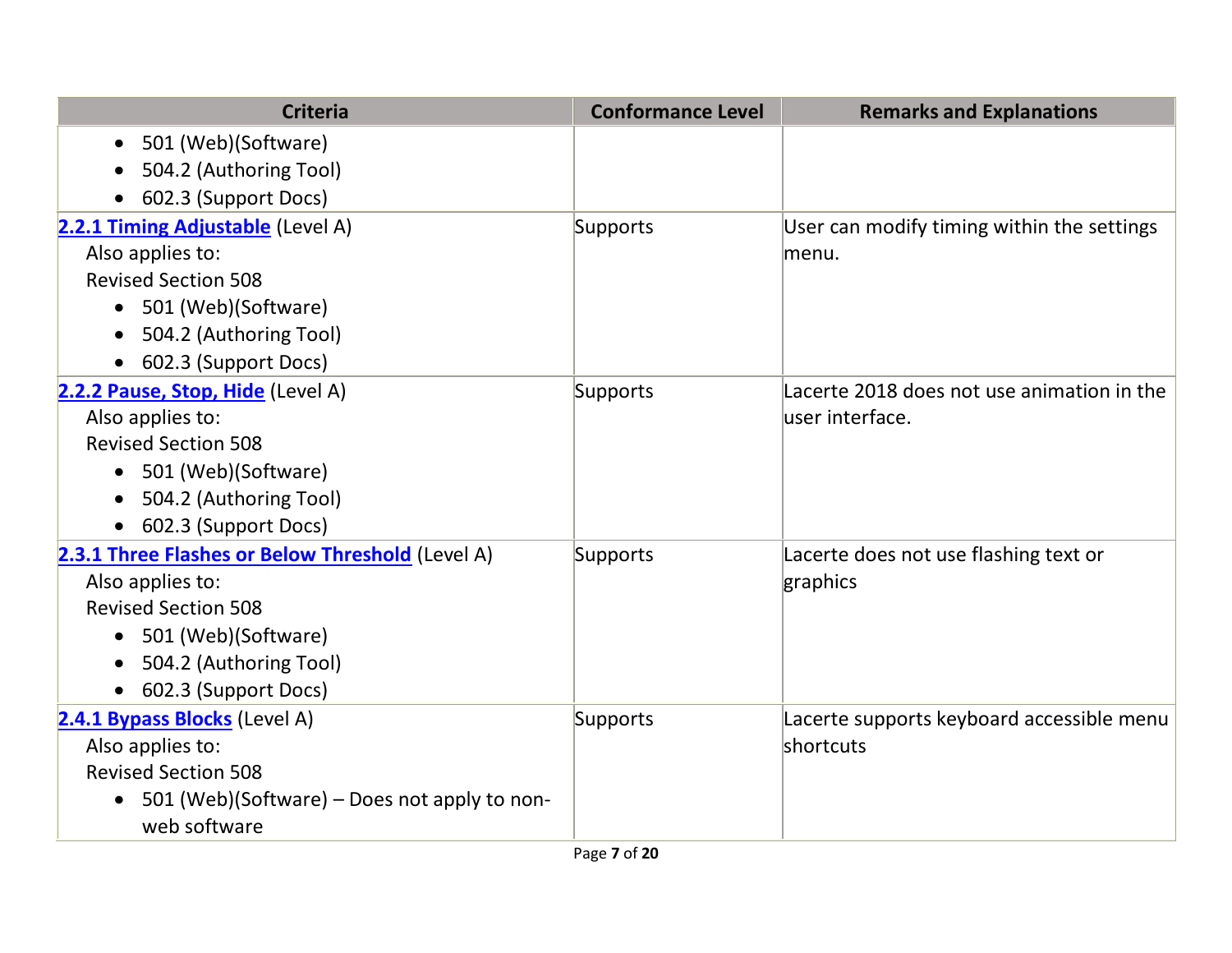| <b>Criteria</b>                               | <b>Conformance Level</b> | <b>Remarks and Explanations</b>                 |
|-----------------------------------------------|--------------------------|-------------------------------------------------|
| 504.2 (Authoring Tool)<br>$\bullet$           |                          |                                                 |
| 602.3 (Support Docs) – Does not apply to non- |                          |                                                 |
| web docs                                      |                          |                                                 |
| 2.4.2 Page Titled (Level A)                   | Supports                 | Screens have unique titles that identify        |
| Also applies to:                              |                          | their purpose                                   |
| <b>Revised Section 508</b>                    |                          |                                                 |
| 501 (Web)(Software)<br>$\bullet$              |                          |                                                 |
| 504.2 (Authoring Tool)                        |                          |                                                 |
| 602.3 (Support Docs)                          |                          |                                                 |
| 2.4.3 Focus Order (Level A)                   | Supports                 | Keyboard focus order is predictable within      |
| Also applies to:                              |                          | the screen areas and components.                |
| <b>Revised Section 508</b>                    |                          |                                                 |
| • 501 (Web)(Software)                         |                          |                                                 |
| 504.2 (Authoring Tool)                        |                          |                                                 |
| 602.3 (Support Docs)                          |                          |                                                 |
| 2.4.4 Link Purpose (In Context) (Level A)     | Supports                 | Links and buttons have unique, descriptive      |
| Also applies to:                              |                          | text                                            |
| <b>Revised Section 508</b>                    |                          |                                                 |
| 501 (Web)(Software)                           |                          |                                                 |
| 504.2 (Authoring Tool)                        |                          |                                                 |
| 602.3 (Support Docs)                          |                          |                                                 |
| 3.1.1 Language of Page (Level A)              | Supports                 | While the system Locale language is             |
| Also applies to:                              |                          | identified during installation, Lacerte is only |
| <b>Revised Section 508</b>                    |                          | available in English.                           |
| 501 (Web)(Software)                           |                          |                                                 |
| 504.2 (Authoring Tool)                        |                          |                                                 |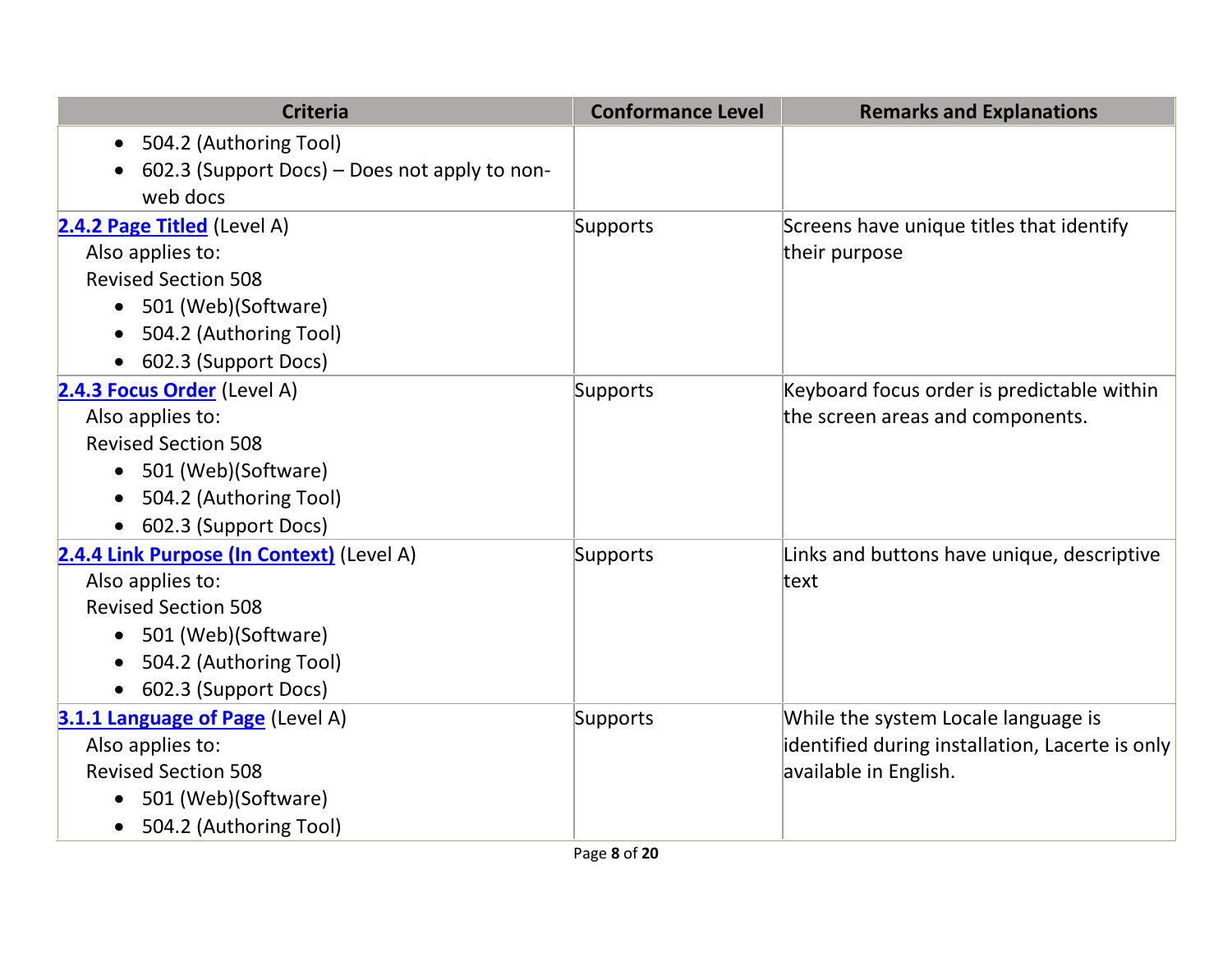| <b>Criteria</b>                               | <b>Conformance Level</b> | <b>Remarks and Explanations</b>              |
|-----------------------------------------------|--------------------------|----------------------------------------------|
| 602.3 (Support Docs)<br>$\bullet$             |                          |                                              |
| 3.2.1 On Focus (Level A)                      | Supports                 | Lacerte does not trigger content changes     |
| Also applies to:                              |                          | upon focus of an element.                    |
| <b>Revised Section 508</b>                    |                          |                                              |
| 501 (Web)(Software)<br>$\bullet$              |                          |                                              |
| 504.2 (Authoring Tool)                        |                          |                                              |
| 602.3 (Support Docs)                          |                          |                                              |
| 3.2.2 On Input (Level A)                      | Supports                 | Lacerte does not automatically cause a       |
| Also applies to:                              |                          | change of context without notification       |
| <b>Revised Section 508</b>                    |                          |                                              |
| • 501 (Web)(Software)                         |                          |                                              |
| 504.2 (Authoring Tool)                        |                          |                                              |
| 602.3 (Support Docs)                          |                          |                                              |
| <b>3.3.1 Error Identification</b> (Level A)   | Supports                 | Errors are clearly identified with clear     |
| Also applies to:                              |                          | notifications and links to additional        |
| <b>Revised Section 508</b>                    |                          | resources.                                   |
| 501 (Web)(Software)<br>$\bullet$              |                          |                                              |
| 504.2 (Authoring Tool)<br>$\bullet$           |                          |                                              |
| 602.3 (Support Docs)<br>$\bullet$             |                          |                                              |
| <b>3.3.2 Labels or Instructions (Level A)</b> | Partially Supports       | Lacerte provides JAWS Scripts to ensure      |
| Also applies to:                              |                          | form inputs declare the correct role, state, |
| <b>Revised Section 508</b>                    |                          | value, and label.                            |
| 501 (Web)(Software)                           |                          |                                              |
| 504.2 (Authoring Tool)                        |                          | Screen readers do not announce the labels    |
| 602.3 (Support Docs)<br>$\bullet$             |                          | of items in the Client Views module. The     |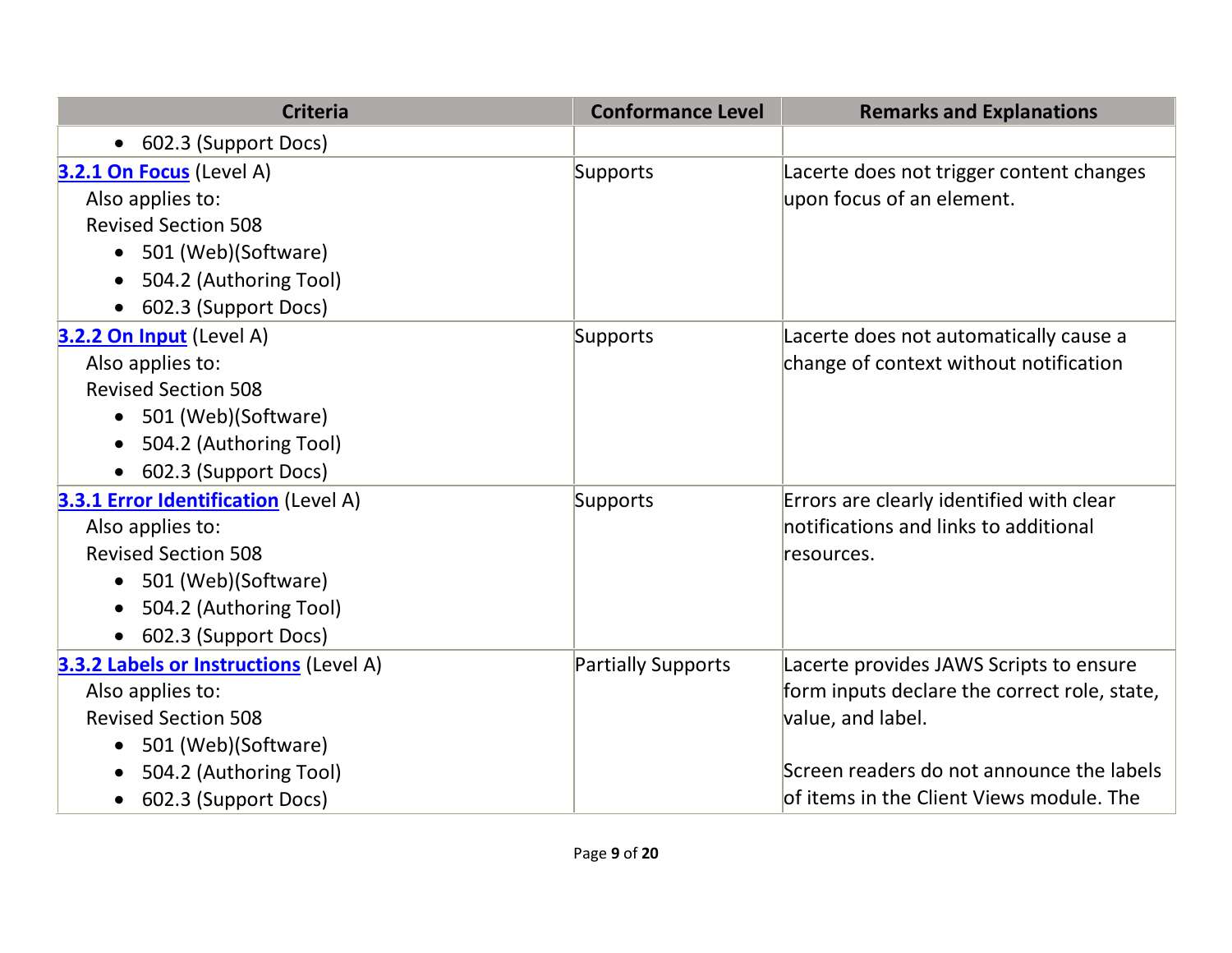| <b>Criteria</b>                                                                                                                                                 | <b>Conformance Level</b>  | <b>Remarks and Explanations</b>                                                                                                                                                                                                                                                                                                                                             |
|-----------------------------------------------------------------------------------------------------------------------------------------------------------------|---------------------------|-----------------------------------------------------------------------------------------------------------------------------------------------------------------------------------------------------------------------------------------------------------------------------------------------------------------------------------------------------------------------------|
|                                                                                                                                                                 |                           | same functionality is available within the<br>Views menu.                                                                                                                                                                                                                                                                                                                   |
| 4.1.1 Parsing (Level A)<br>Also applies to:<br><b>Revised Section 508</b><br>501 (Web)(Software)<br>$\bullet$<br>504.2 (Authoring Tool)<br>602.3 (Support Docs) | Not Applicable            | Lacerte does not use markup languages,<br>such as HTML.                                                                                                                                                                                                                                                                                                                     |
| 4.1.2 Name, Role, Value (Level A)<br>Also applies to:<br><b>Revised Section 508</b><br>501 (Web)(Software)<br>504.2 (Authoring Tool)<br>602.3 (Support Docs)    | <b>Partially Supports</b> | Lacerte provides JAWS Scripts to ensure<br>form inputs declare the correct role, state,<br>value, and label.<br>The tax form selection modal includes a grid<br>of checkboxes that are labeled with their<br>form id. This defaults to all forms being<br>selected and is only adjusted when the user<br>customizes the forms to be downloaded<br>during the setup process. |

# **Table 2: Success Criteria, Level AA**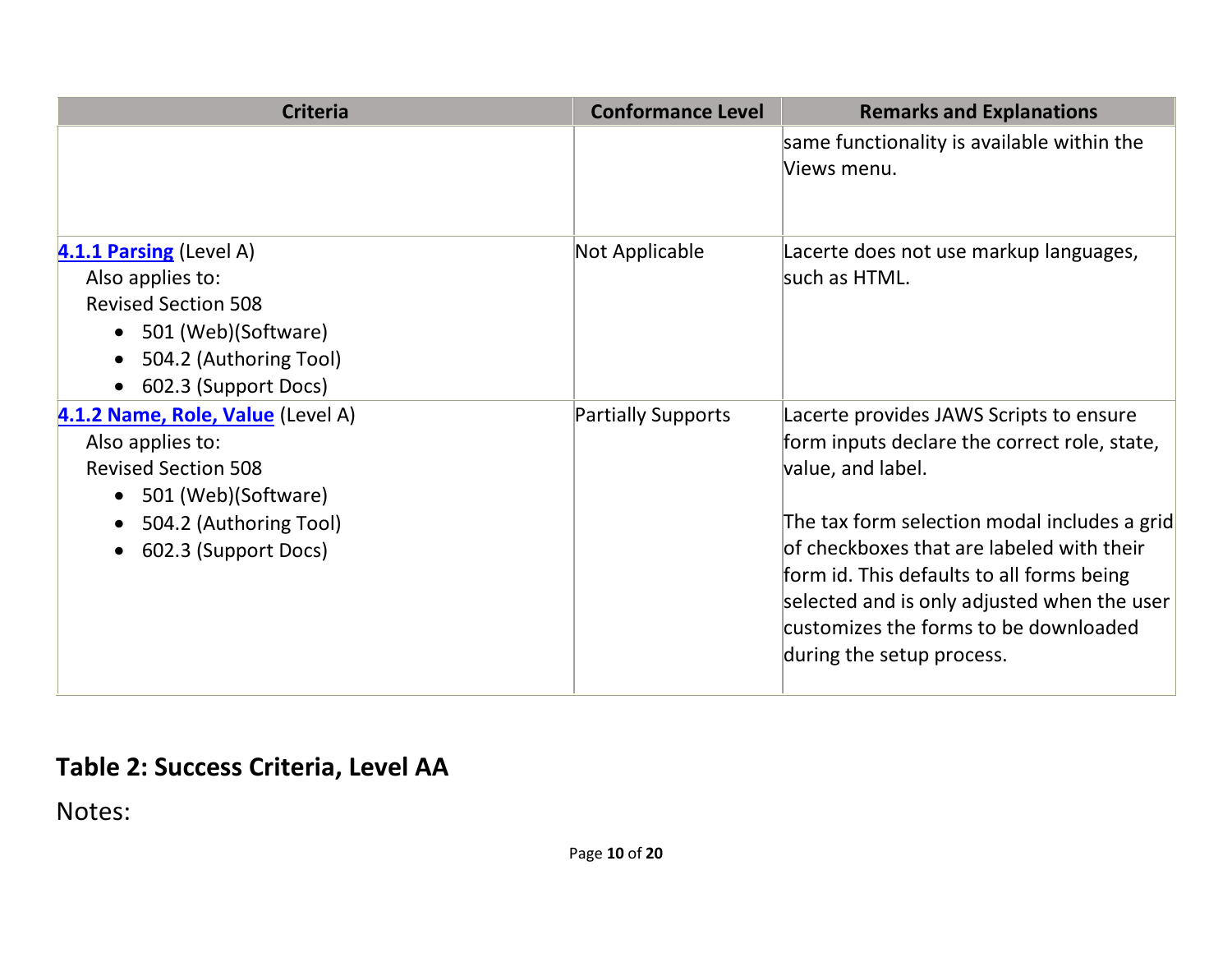| <b>Criteria</b>                                                                                                                                                                                       | <b>Conformance Level</b> | <b>Remarks and Explanations</b>                                                                                                                                                                      |
|-------------------------------------------------------------------------------------------------------------------------------------------------------------------------------------------------------|--------------------------|------------------------------------------------------------------------------------------------------------------------------------------------------------------------------------------------------|
| 1.2.4 Captions (Live) (Level AA)<br>Also applies to:<br><b>Revised Section 508</b><br>• 501 (Web) (Software)<br>504.2 (Authoring Tool)<br>$\bullet$<br>602.3 (Support Docs)                           | <b>Not Applicable</b>    | Lacerte does not use live audio within the product interface.                                                                                                                                        |
| 1.2.5 Audio Description<br>(Prerecorded) (Level AA)<br>Also applies to:<br><b>Revised Section 508</b><br>• 501 (Web)(Software)<br>504.2 (Authoring Tool)<br>602.3 (Support Docs)                      | Not Applicable           | Lacerte's videos contain descriptions of the interface within the<br>videos.                                                                                                                         |
| 1.4.3 Contrast (Minimum) (Level AA)<br>Also applies to:<br><b>Revised Section 508</b><br>501 (Web)(Software)<br>$\bullet$<br>504.2 (Authoring Tool)<br>$\bullet$<br>602.3 (Support Docs)<br>$\bullet$ | Supports                 | Lacerte's colors provide adequate color contrast between text and<br>background. Further, the user can customize the colors used<br>within the product.<br>Lacerte supports Windows contrast themes. |
| 1.4.4 Resize text (Level AA)<br>Also applies to:<br><b>Revised Section 508</b><br>501 (Web)(Software)<br>$\bullet$<br>504.2 (Authoring Tool)<br>$\bullet$<br>602.3 (Support Docs)<br>$\bullet$        | Supports                 | Lacerte allows the user to customize the fonts and font sizes<br>within key areas of the product. The supporting areas, i.e., footer,<br>provide system font resizing.                               |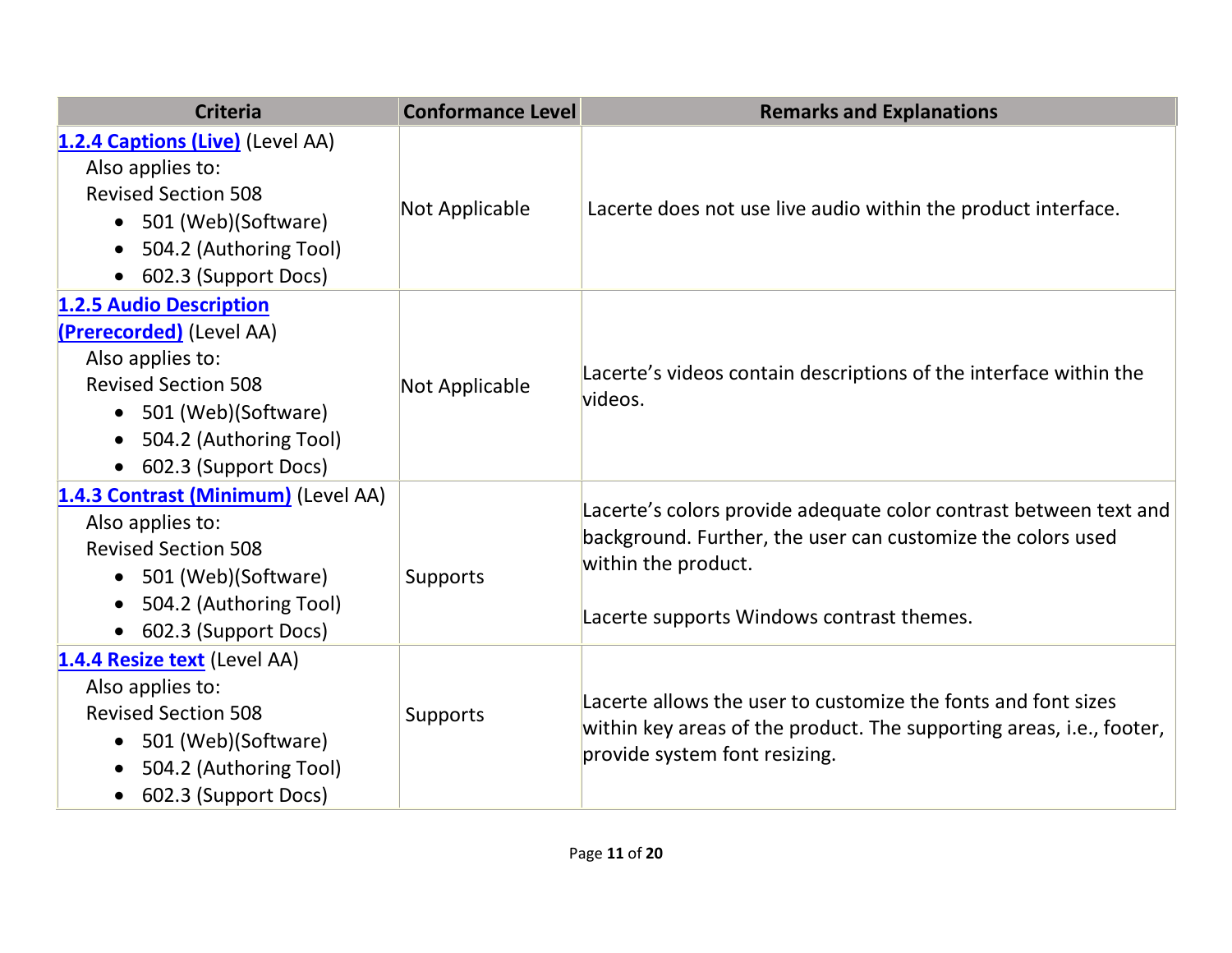| <b>Criteria</b>                                                                                                                                                                                                                                             | <b>Conformance Level</b> | <b>Remarks and Explanations</b>                                                                                                   |
|-------------------------------------------------------------------------------------------------------------------------------------------------------------------------------------------------------------------------------------------------------------|--------------------------|-----------------------------------------------------------------------------------------------------------------------------------|
| 1.4.5 Images of Text (Level AA)<br>Also applies to:<br><b>Revised Section 508</b><br>• 501 (Web)(Software)<br>504.2 (Authoring Tool)<br>602.3 (Support Docs)                                                                                                | Supports                 | Lacerte does not use contextual images. Toolbars bitmaps and<br>other icons and images are consistent throughout the application. |
| 2.4.5 Multiple Ways (Level AA)<br>Also applies to:<br><b>Revised Section 508</b><br>• $501$ (Web)(Software) – Does<br>not apply to non-web<br>software<br>• 504.2 (Authoring Tool)<br>602.3 (Support Docs) – Does<br>$\bullet$<br>not apply to non-web docs | Not Applicable           | Does not apply to non-web software                                                                                                |
| 2.4.6 Headings and Labels (Level AA)<br>Also applies to:<br><b>Revised Section 508</b><br>• 501 (Web)(Software)<br>504.2 (Authoring Tool)<br>602.3 (Support Docs)                                                                                           | Supports                 | Windows and form groups have consistent headings.                                                                                 |
| 2.4.7 Focus Visible (Level AA)<br>Also applies to:<br><b>Revised Section 508</b><br>501 (Web)(Software)<br>504.2 (Authoring Tool)                                                                                                                           | Supports                 | Lacerte uses consistent focus indication via borders and<br>background colors.                                                    |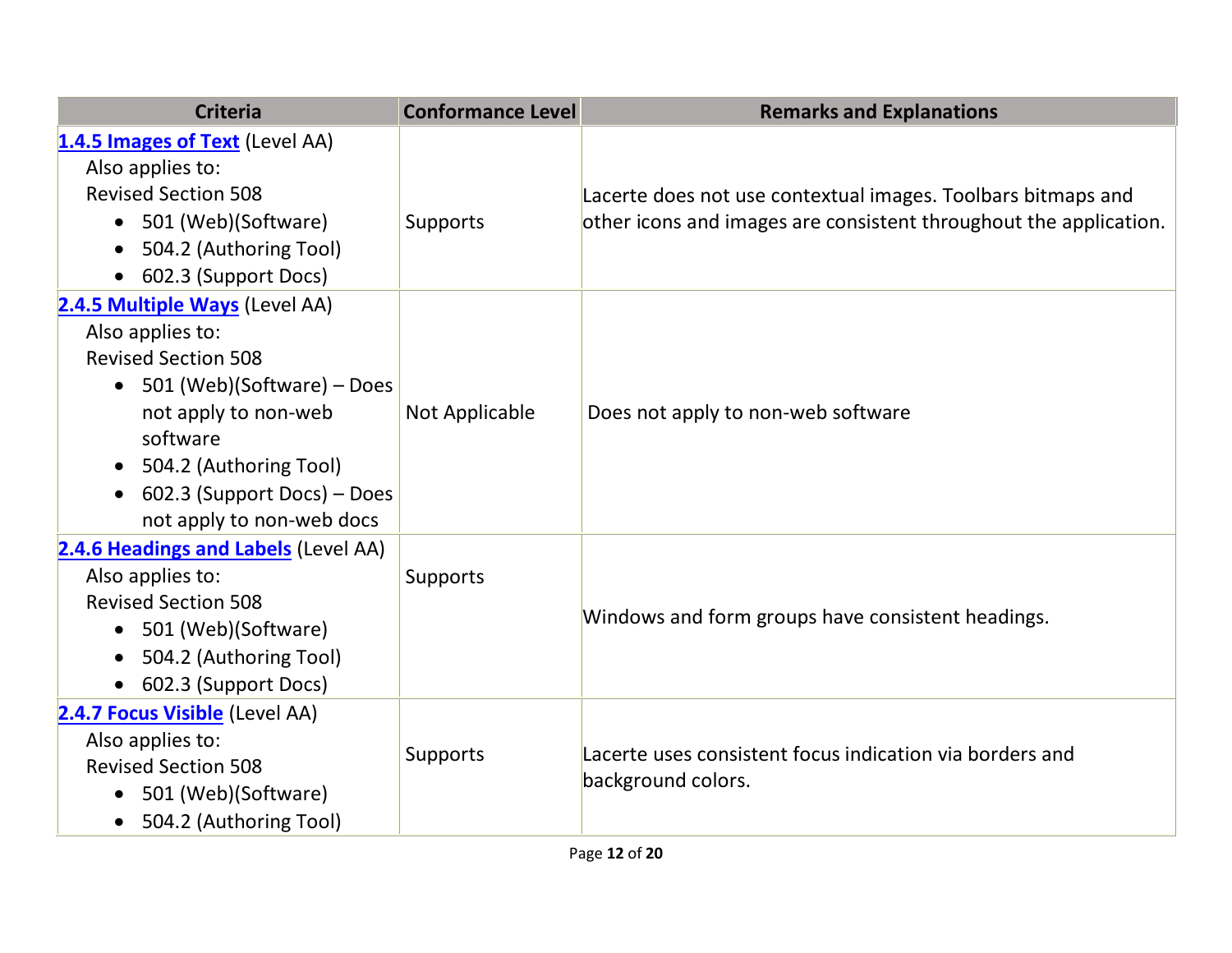| <b>Criteria</b>                                | <b>Conformance Level</b> | <b>Remarks and Explanations</b>                                 |
|------------------------------------------------|--------------------------|-----------------------------------------------------------------|
| 602.3 (Support Docs)<br>$\bullet$              |                          |                                                                 |
| 3.1.2 Language of Parts (Level AA)             |                          |                                                                 |
| Also applies to:                               |                          |                                                                 |
| <b>Revised Section 508</b>                     |                          | Lacerte only uses English.                                      |
| 501 (Web)(Software)<br>$\bullet$               | Not Applicable           |                                                                 |
| 504.2 (Authoring Tool)                         |                          |                                                                 |
| 602.3 (Support Docs)                           |                          |                                                                 |
| <b>3.2.3 Consistent Navigation (Level</b>      |                          |                                                                 |
| AA)                                            |                          |                                                                 |
| Also applies to:                               |                          |                                                                 |
| <b>Revised Section 508</b>                     | Supports                 |                                                                 |
| • $501$ (Web)(Software) – Does                 |                          | Screens use a consistent combination of menu, toolbar, and left |
| not apply to non-web                           |                          | column list boxes for navigation.                               |
| software                                       |                          |                                                                 |
| 504.2 (Authoring Tool)                         |                          |                                                                 |
| 602.3 (Support Docs) - Does                    |                          |                                                                 |
| not apply to non-web docs                      |                          |                                                                 |
| <b>3.2.4 Consistent Identification (Level)</b> |                          |                                                                 |
| AA)                                            |                          |                                                                 |
| Also applies to:                               | Supports                 |                                                                 |
| <b>Revised Section 508</b>                     |                          | Lacerte uses consistent naming of forms, lists, and navigation. |
| 501 (Web)(Software) – Does<br>$\bullet$        |                          |                                                                 |
| not apply to non-web                           |                          |                                                                 |
| software                                       |                          |                                                                 |
| 504.2 (Authoring Tool)<br>$\bullet$            |                          |                                                                 |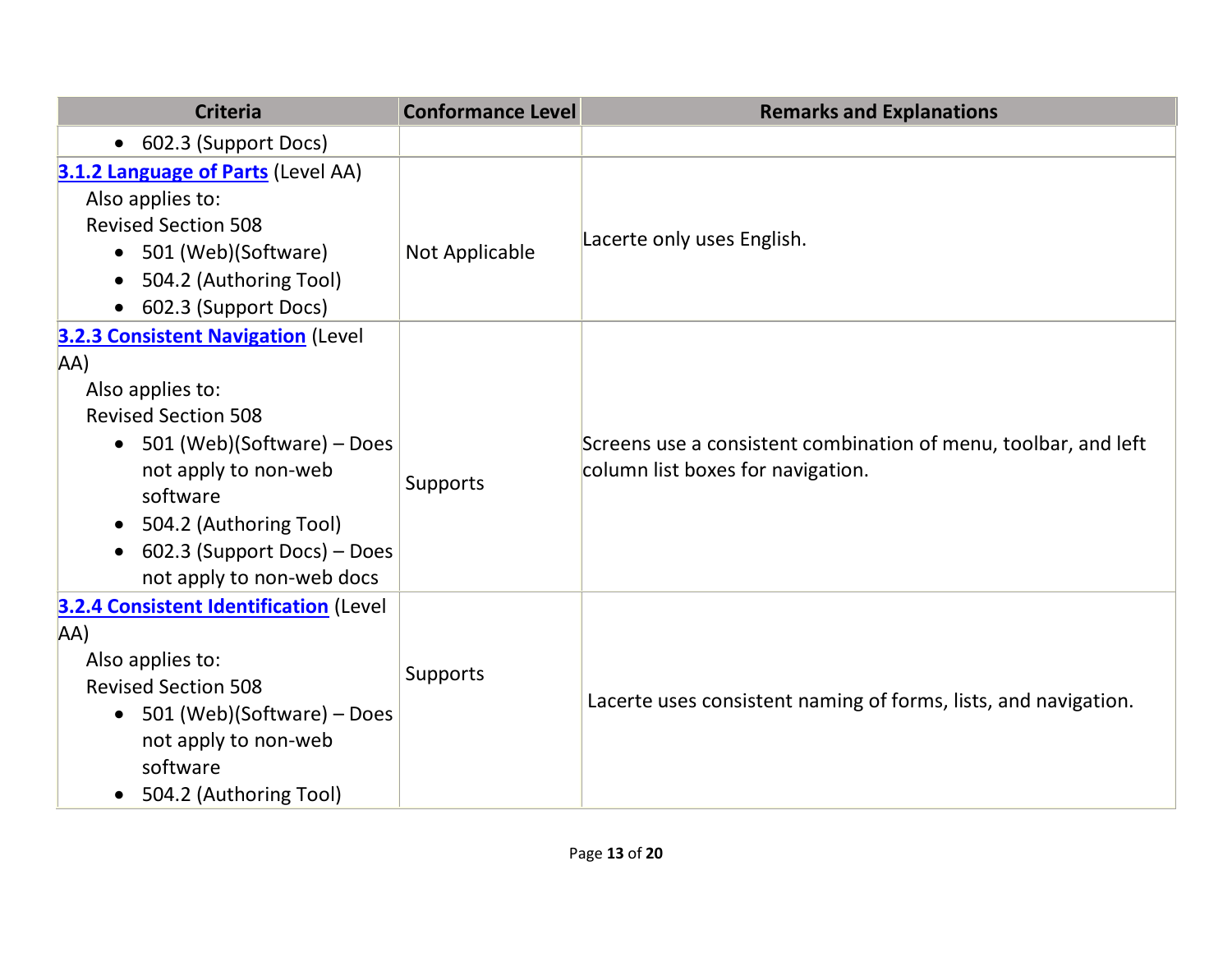| <b>Criteria</b>                          | <b>Conformance Level</b> | <b>Remarks and Explanations</b>                               |
|------------------------------------------|--------------------------|---------------------------------------------------------------|
| • 602.3 (Support Docs) – Does            |                          |                                                               |
| not apply to non-web docs                |                          |                                                               |
| <b>3.3.3 Error Suggestion (Level AA)</b> |                          |                                                               |
| Also applies to:                         |                          | Lacerte has robust error notification at multiple stages.     |
| <b>Revised Section 508</b>               |                          |                                                               |
| • 501 (Web) (Software)                   | Supports                 |                                                               |
| 504.2 (Authoring Tool)<br>$\bullet$      |                          |                                                               |
| 602.3 (Support Docs)<br>$\bullet$        |                          |                                                               |
| <b>3.3.4 Error Prevention (Legal,</b>    |                          |                                                               |
| <b>Financial, Data)</b> (Level AA)       |                          |                                                               |
| Also applies to:                         |                          | Lacerte supports reversible, checked, and confirmed states on |
| <b>Revised Section 508</b>               | Supports                 | important transactions.                                       |
| • 501 (Web)(Software)                    |                          |                                                               |
| 504.2 (Authoring Tool)                   |                          |                                                               |
| 602.3 (Support Docs)<br>$\bullet$        |                          |                                                               |

## **Revised Section 508 Report**

Notes:

**Chapter 3: [Functional Performance Criteria](https://www.access-board.gov/guidelines-and-standards/communications-and-it/about-the-ict-refresh/final-rule/text-of-the-standards-and-guidelines#302-functional-performance-criteria) (FPC)**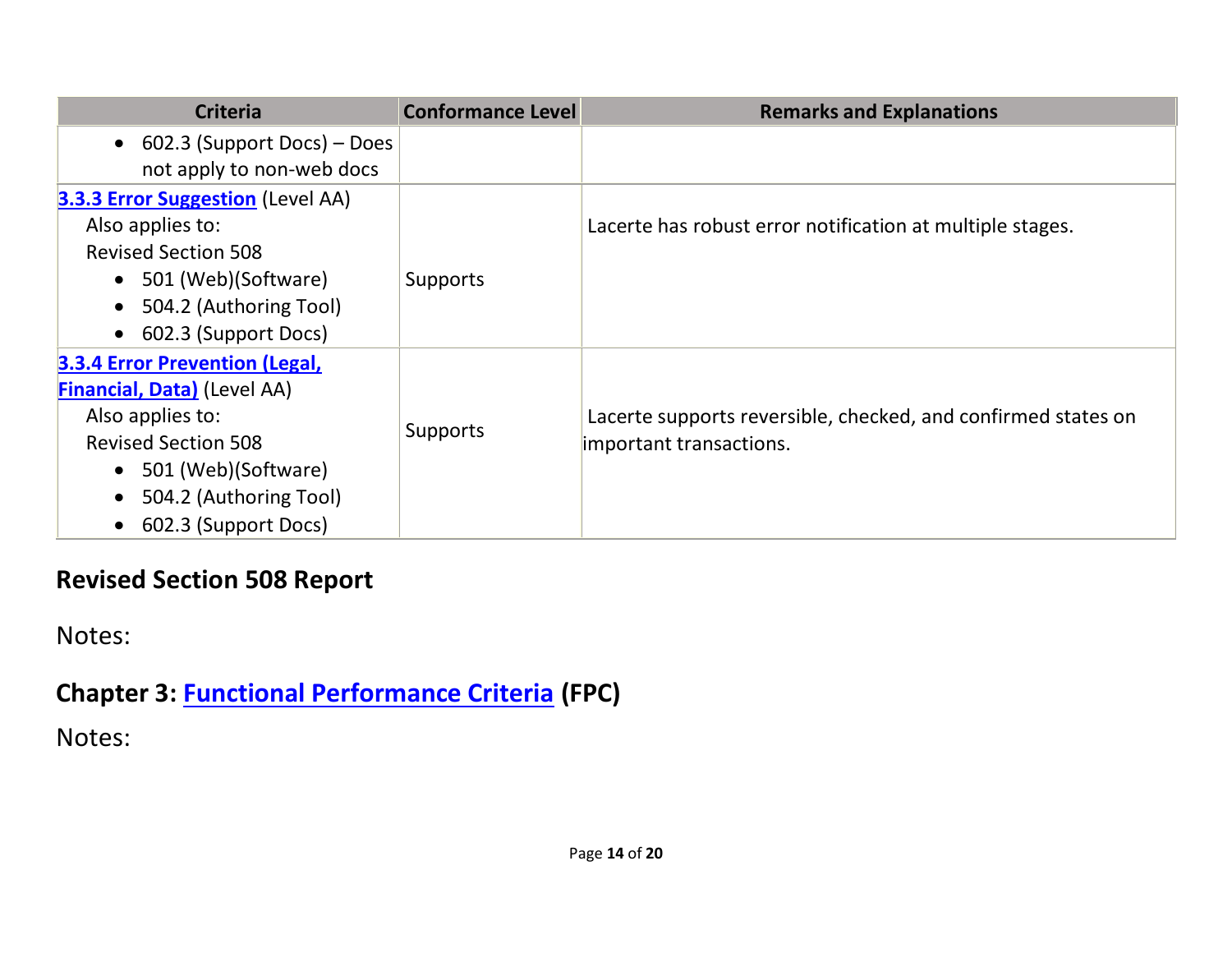| <b>Criteria</b>                                                   | <b>Conformance Level</b>  | <b>Remarks and Explanations</b>                                                                                                                                                         |
|-------------------------------------------------------------------|---------------------------|-----------------------------------------------------------------------------------------------------------------------------------------------------------------------------------------|
| 302.1 Without Vision                                              | <b>Partially Supports</b> | The product supports JAWS 20+ screen reader with Lacerte-<br>specific scripts.                                                                                                          |
| 302.2 With Limited Vision                                         | Supports                  | The product supports the use of screen magnification systems.                                                                                                                           |
| 302.3 Without Perception of<br>Color                              | Supports                  | At least one mode of operation<br>does not require user perception of color is<br>available                                                                                             |
| 302.4 Without Hearing                                             | Supports                  | The product does not use any audio information as a primary<br>output source.                                                                                                           |
| 302.5 With Limited Hearing                                        | Supports                  | The product does not use any audio information as a primary<br>output source.                                                                                                           |
| 302.6 Without Speech                                              | Supports                  | The product does not require user speech for any functions.                                                                                                                             |
| 302.7 With Limited Manipulation Supports                          |                           | The product does not require fine motor or simultaneous actions,<br>other than standard keyboard and mouse usage. The product<br>supports alternative keyboard and mouse input devices. |
| 302.8 With Limited Reach and<br>Strength                          | Supports                  | At least one mode of operation that does not require limited<br>reach and limited strength is available.                                                                                |
| 302.9 With Limited Language,<br>Cognitive, and Learning Abilities | Supports                  | Lacerte uses financial vocabulary appropriate for certified<br>accountants. The documentation is not intended for the general<br>reader.                                                |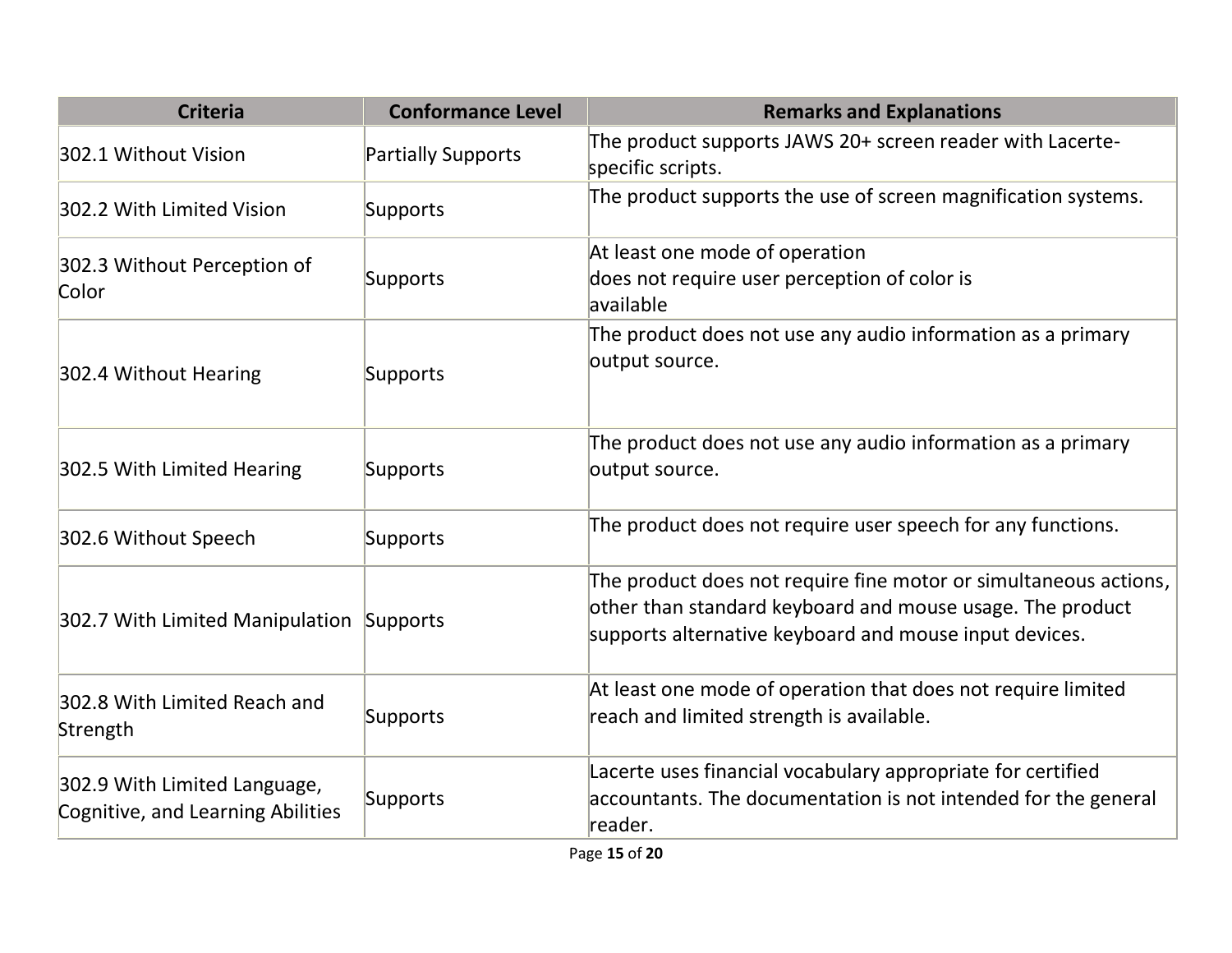| `riteria | <b>Conformance Level</b> | <b>Remarks and Explanations</b> |
|----------|--------------------------|---------------------------------|
|          |                          |                                 |

# **Chapter 5: [Software](https://www.access-board.gov/guidelines-and-standards/communications-and-it/about-the-ict-refresh/final-rule/text-of-the-standards-and-guidelines#501-general)**

| <b>Criteria</b>                                                    | <b>Conformance Level</b>  | <b>Remarks and Explanations</b>                                                                                                            |
|--------------------------------------------------------------------|---------------------------|--------------------------------------------------------------------------------------------------------------------------------------------|
| 501.1 Scope – Incorporation of<br>WCAG 2.0 AA                      | See WCAG 2.0 section      | See information in WCAG 2.0 section                                                                                                        |
| <b>502 Interoperability with Assistive</b><br><u>Technology</u>    |                           |                                                                                                                                            |
| 502.2.1 User Control of Accessibility<br><b>Features</b>           | Supports                  | Not all objects have role, state, and value that are<br>programmatically determinable.                                                     |
| 502.2.2 No Disruption of Accessibility Supports<br><b>Features</b> |                           | Lacerte does not interfere with or deactivate accessibility<br>features of the operating system.                                           |
| <b>502.3 Accessibility Services</b>                                |                           |                                                                                                                                            |
| 502.3.1 Object Information                                         | <b>Partially Supports</b> | Not all objects have role, state, and value that are<br>programmatically determinable.                                                     |
| 502.3.2 Modification of Object<br>Information                      | Supports                  | The program code makes the appropriate user interface<br>elements available to Assistive Technology.                                       |
| 502.3.3 Row, Column, and Headers                                   | <b>Partially Supports</b> | Table row and cell values are available to Assistive<br>Technology. Not all column headers are available to<br><b>Assistive Technology</b> |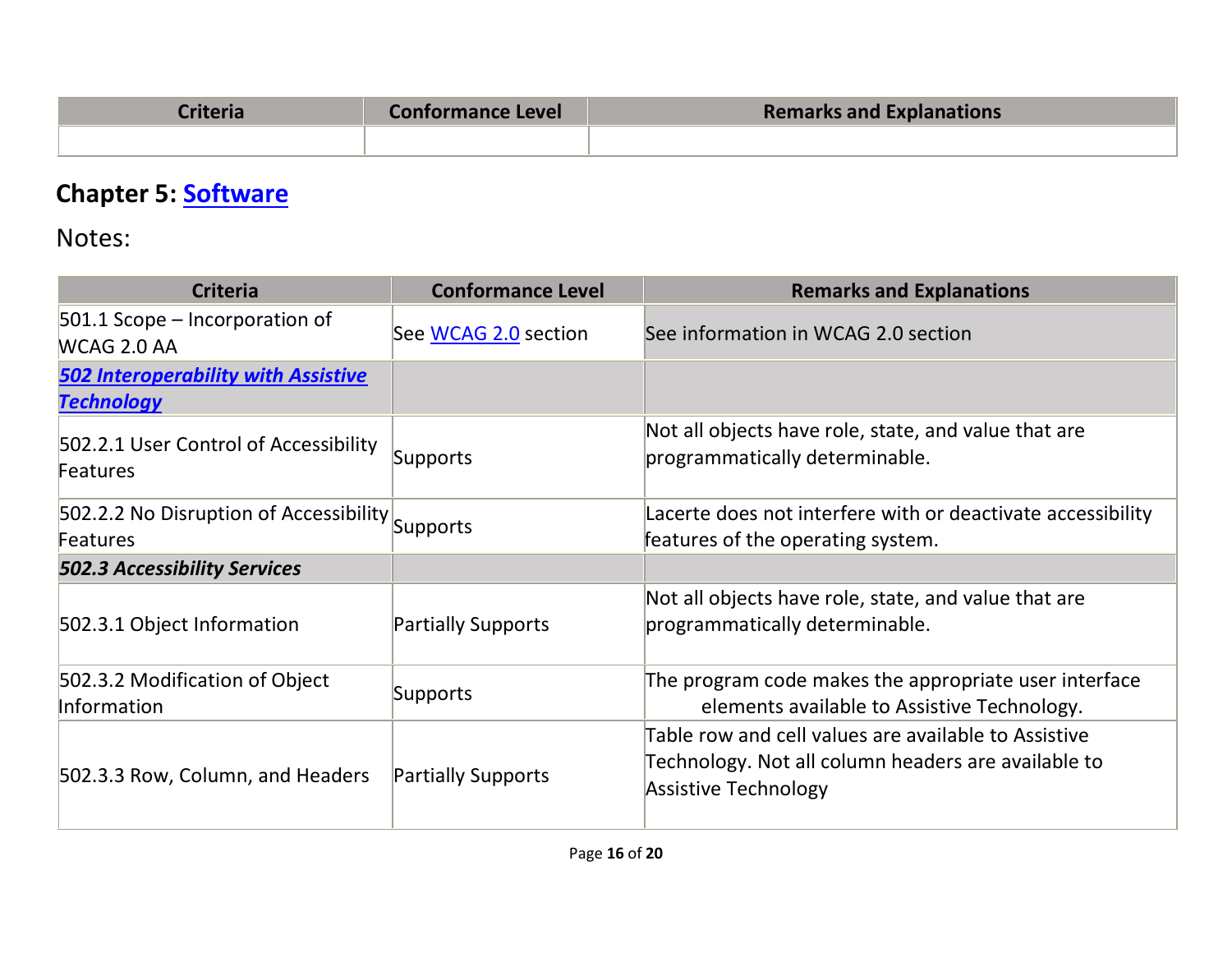| <b>Criteria</b>                    | <b>Conformance Level</b>  | <b>Remarks and Explanations</b>                                                                                                                                                                                                                    |
|------------------------------------|---------------------------|----------------------------------------------------------------------------------------------------------------------------------------------------------------------------------------------------------------------------------------------------|
| 502.3.4 Values                     | <b>Partially Supports</b> | Some functions, like calendar values, are not<br>programmatically determinable.                                                                                                                                                                    |
| 502.3.5 Modification of Values     | <b>Partially Supports</b> | Some function values, calendar, and embedded pdf reader<br>are not programmatically determinable.                                                                                                                                                  |
| 502.3.6 Label Relationships        | <b>Partially Supports</b> | Inputs and labels have consistent visual connections.<br>Scripts for the JAWS screen reader connect them<br>programmatically for JAWS users.<br>Inputs within a grid layout may not have clear label<br>relationships.                             |
| 502.3.7 Hierarchical Relationships | Supports                  | The program code makes the appropriate user interface<br>elements available to Assistive Technology.                                                                                                                                               |
| 502.3.8 Text                       | Partially Supports        | An optional view represents a tax return document while<br>information is being edited in the main screen. The content<br>in this view is not available to screen readers.                                                                         |
| 502.3.9 Modification of Text       | Not Applicable            | Control text is not editable.                                                                                                                                                                                                                      |
| 502.3.10 List of Actions           | <b>Partially Supports</b> | Not all controls have roles that are programmatically<br>determinable. The toolbar has a series of buttons that do<br>not surface a complete list of actions. The toolbar's<br>functionality is available via the menus and keyboard<br>shortcuts. |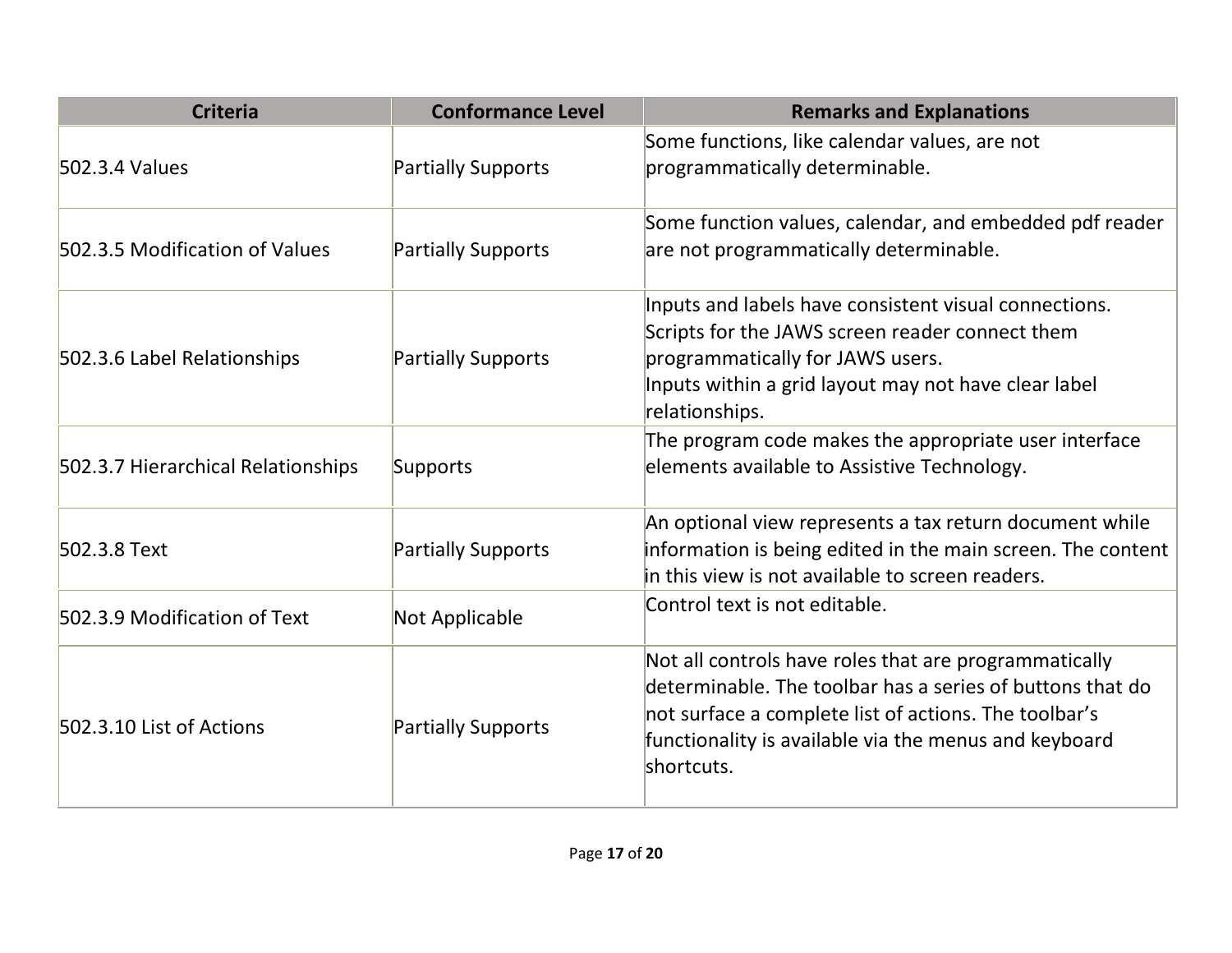| <b>Criteria</b>                                                  | <b>Conformance Level</b>  | <b>Remarks and Explanations</b>                                                                                                                                                                                                                                            |
|------------------------------------------------------------------|---------------------------|----------------------------------------------------------------------------------------------------------------------------------------------------------------------------------------------------------------------------------------------------------------------------|
| 502.3.11 Actions on Objects                                      | <b>Partially Supports</b> | Not all available actions on objects allows assistive<br>technology to programmatically execute. The toolbar has a<br>series of buttons that do not work with screen reader<br>software. The toolbar's functionality is available via the<br>menus and keyboard shortcuts. |
| 502.3.12 Focus Cursor                                            | Supports                  | Focus is programmatically exposed so that Assistive<br>Technology can track focus and focus changes.                                                                                                                                                                       |
| 502.3.13 Modification of Focus<br>Cursor                         | Supports                  | The product supports system settings for cursor.                                                                                                                                                                                                                           |
| 502.3.14 Event Notification                                      | Supports                  | Lacerte provides event notifications for state change and<br>uses focus management for content changes.                                                                                                                                                                    |
| 502.4 Platform Accessibility Features Not Applicable             |                           | The product is not a platform software                                                                                                                                                                                                                                     |
| <b>503 Applications</b>                                          |                           |                                                                                                                                                                                                                                                                            |
| 503.2 User Preferences                                           | Supports                  | The product supports system settings for accessibility and<br>includes user settings for fonts and colors.                                                                                                                                                                 |
| 503.3 Alternative User Interfaces                                | Not Applicable            | The product software does not have alternative user<br>interface.                                                                                                                                                                                                          |
| 503.4 User Controls for Captions and<br><b>Audio Description</b> |                           |                                                                                                                                                                                                                                                                            |
| 503.4.1 Caption Controls                                         | Supports                  | The product is not audio/visual platform software                                                                                                                                                                                                                          |
| 503.4.2 Audio Description Controls                               | Supports                  | The product is not audio/visual platform software                                                                                                                                                                                                                          |
| <b>504 Authoring Tools</b>                                       |                           |                                                                                                                                                                                                                                                                            |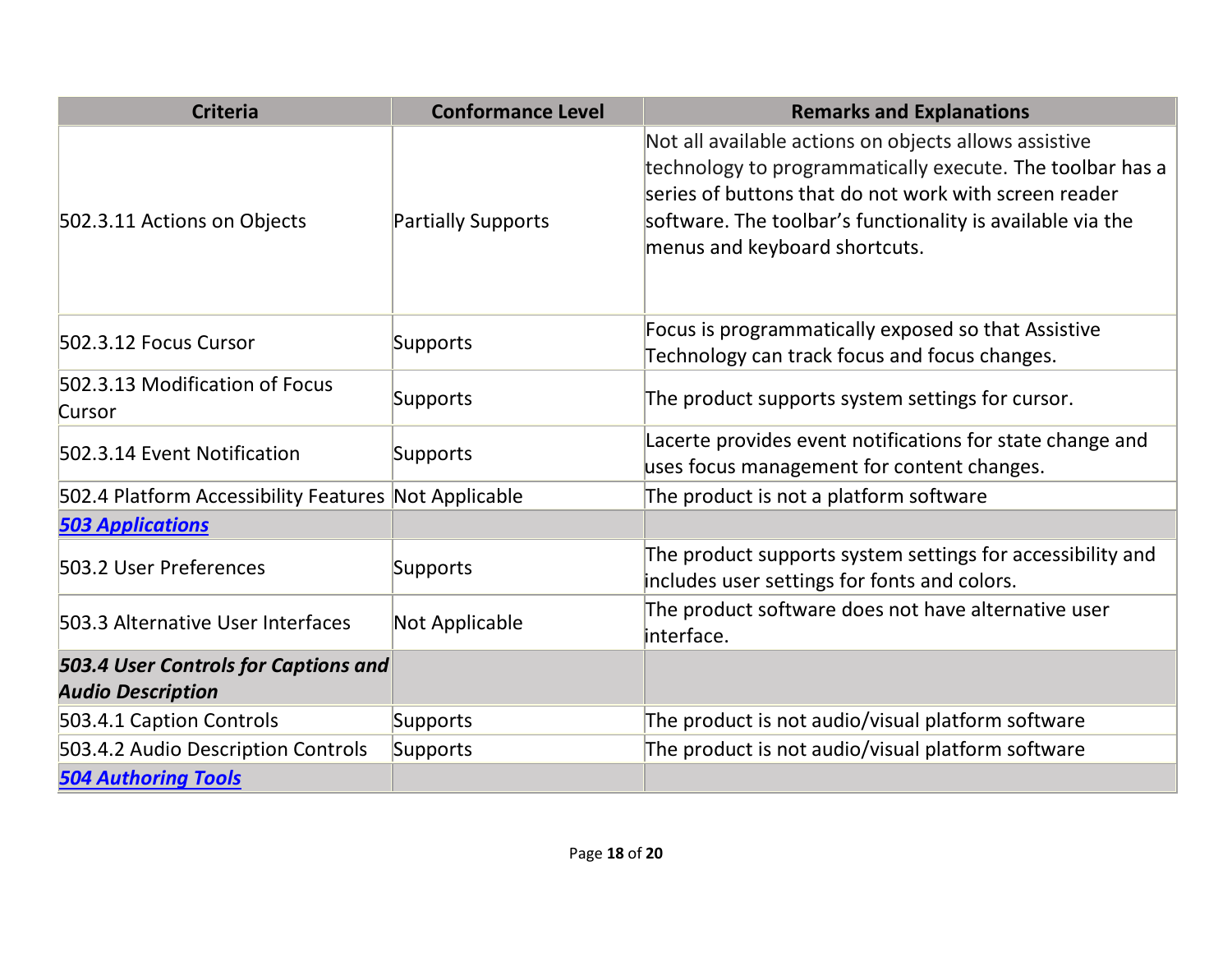| <b>Criteria</b>                                | <b>Conformance Level</b> | <b>Remarks and Explanations</b>       |
|------------------------------------------------|--------------------------|---------------------------------------|
| 504.2 Content Creation or Editing (if          |                          |                                       |
| not authoring tool, enter "not<br>applicable") | Not Applicable           | The product is not an authoring tool. |
| 504.2.1 Preservation of Information            |                          |                                       |
| Provided for Accessibility in Format           | Not Applicable           | The product is not an authoring tool. |
| Conversion                                     |                          |                                       |
| 504.2.2 PDF Export                             |                          |                                       |
| 504.3 Prompts                                  | Not Applicable           | The product is not an authoring tool. |
| 504.4 Templates                                | Not Applicable           | The product is not an authoring tool. |

#### **Chapter 6: [Support Documentation and Services](https://www.access-board.gov/guidelines-and-standards/communications-and-it/about-the-ict-refresh/final-rule/text-of-the-standards-and-guidelines#601-general)**

| <b>Criteria</b>                                                             | <b>Conformance Level</b>  | <b>Remarks and Explanations</b>                                                                                                                                                                                                                    |
|-----------------------------------------------------------------------------|---------------------------|----------------------------------------------------------------------------------------------------------------------------------------------------------------------------------------------------------------------------------------------------|
| 601.1 Scope                                                                 |                           |                                                                                                                                                                                                                                                    |
| <b>602 Support Documentation</b>                                            |                           |                                                                                                                                                                                                                                                    |
| 602.2 Accessibility and Compatibility                                       | Supports                  | Support information: https://proconnect.intuit.com/support/en-                                                                                                                                                                                     |
| <b>Features</b>                                                             |                           | <b>us</b>                                                                                                                                                                                                                                          |
| 602.3 Electronic Support<br><b>Documentation</b>                            | <b>Partially Supports</b> | The Lacerte support web site includes areas with insufficient<br>color contrast, decorative images lacking alt attributes, and links<br>dependent on background images. The links are followed by text<br>links, access is available to resources. |
| 602.4 Alternate Formats for Non-<br><b>Electronic Support Documentation</b> | Supports                  | Intuit provides electronic versions of all product support<br>documentation                                                                                                                                                                        |
| <b>603 Support Services</b>                                                 |                           |                                                                                                                                                                                                                                                    |